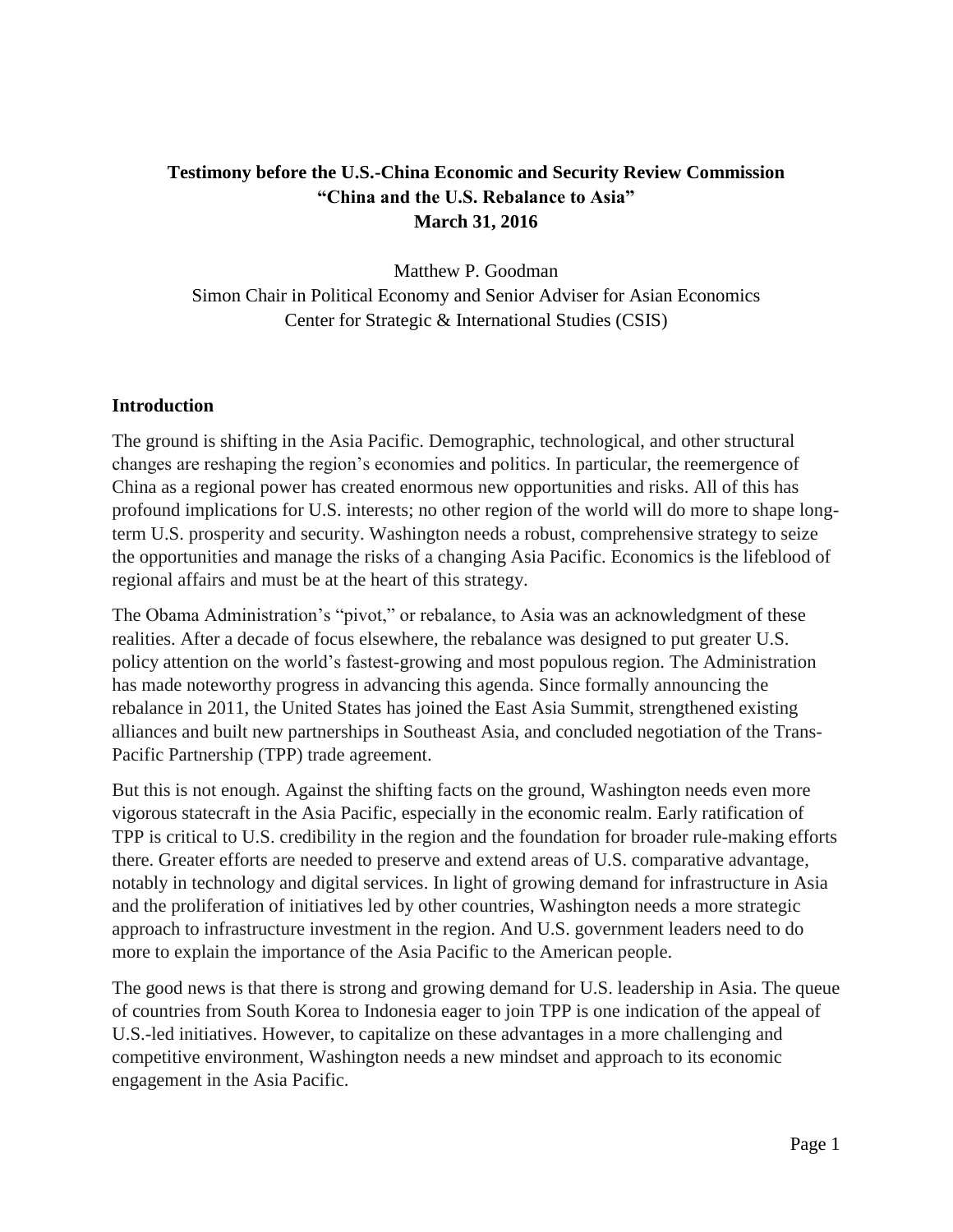#### **U.S. Economic Engagement in Asia**

Since World War II, U.S. policy toward the Asia Pacific has had three core objectives: ensuring peace and stability via a favorable balance of power; advancing prosperity via an open trans-Pacific economic order; and promoting the spread of shared values. The past eight U.S. presidents, from Richard Nixon through Barack Obama, have pursued a broadly consistent strategy to advance these interests. They have shown up, invested in security and economic initiatives that underpin regional peace and stability and advance U.S.-preferred norms, and sought to integrate China more deeply into the rules-based order.

Trade, investment, and other economic policies have been central to U.S. strategy in the Asia Pacific. The traditional U.S. approach to economic engagement has had two distinct features. The first stems from the fact that the United States is a Pacific but not an Asian power. Because of this, Washington has been a vocal and consistent champion of a trans-Pacific, rather than an Asia-only, economic order. This is the logic behind U.S. support for the 21-economy Asia Pacific Economic Cooperation (APEC) forum, which includes five Western Hemisphere countries: the United States, Canada, Mexico, Chile, and Peru. It is no coincidence that these same countries are also all TPP members.

Second, the United States has sought to promote comprehensive trade and investment liberalization and high-standard rules of the road. Since APEC's founding in 1989, Washington has used the forum's non-binding, consensual approach to socialize countries to these objectives and win support for U.S.-preferred rules and norms. More recently, the Korea-U.S. Free Trade Agreement (KORUS) and TPP have been vehicles for Washington to promote broader, deeper, and legally binding liberalization. By comparison, Asia-only integration efforts, such as the Regional Comprehensive Economic Partnership (RCEP), have tended to be shallower and less ambitious.

This engagement has supported impressive growth in U.S. economic ties with Asia. Five of America's top ten trading partners today are Asian countries. Last year, the United States exported more than \$750 billion worth of goods and services to the region, a figure that has roughly doubled over the past decade. Nearly two-thirds of foreign students in the United States hail from Asia, and more than 10 million tourists from the region visited the United States in  $2015<sup>1</sup>$  These and other exports support more than a million American jobs.<sup>2</sup> The region is also a vital source of direct investment in the United States, with Asian companies having invested more than \$500 billion as of the end of 2014.<sup>3</sup> Estimates suggest that Asian investments in the automobile sector alone directly and indirectly supported more than 1.5 million U.S. jobs last year. 4

Through the rebalance, the Obama Administration has signaled a renewed commitment to economic engagement and institution building in the Asia Pacific. TPP has been at the core of

 $\overline{a}$ 

<sup>&</sup>lt;sup>1</sup> http://www.asiamattersforamerica.org/overview; http://www.statista.com/statistics/254156/forecasted-inboundtravel-from-asia-to-the-us/

<sup>2</sup> http://www.asiamattersforamerica.org/overview

<sup>3</sup> http://www.bea.gov/itable/

<sup>4</sup> http://www.jama.org/wp-content/uploads/2015/12/report\_final\_US\_121015.pdf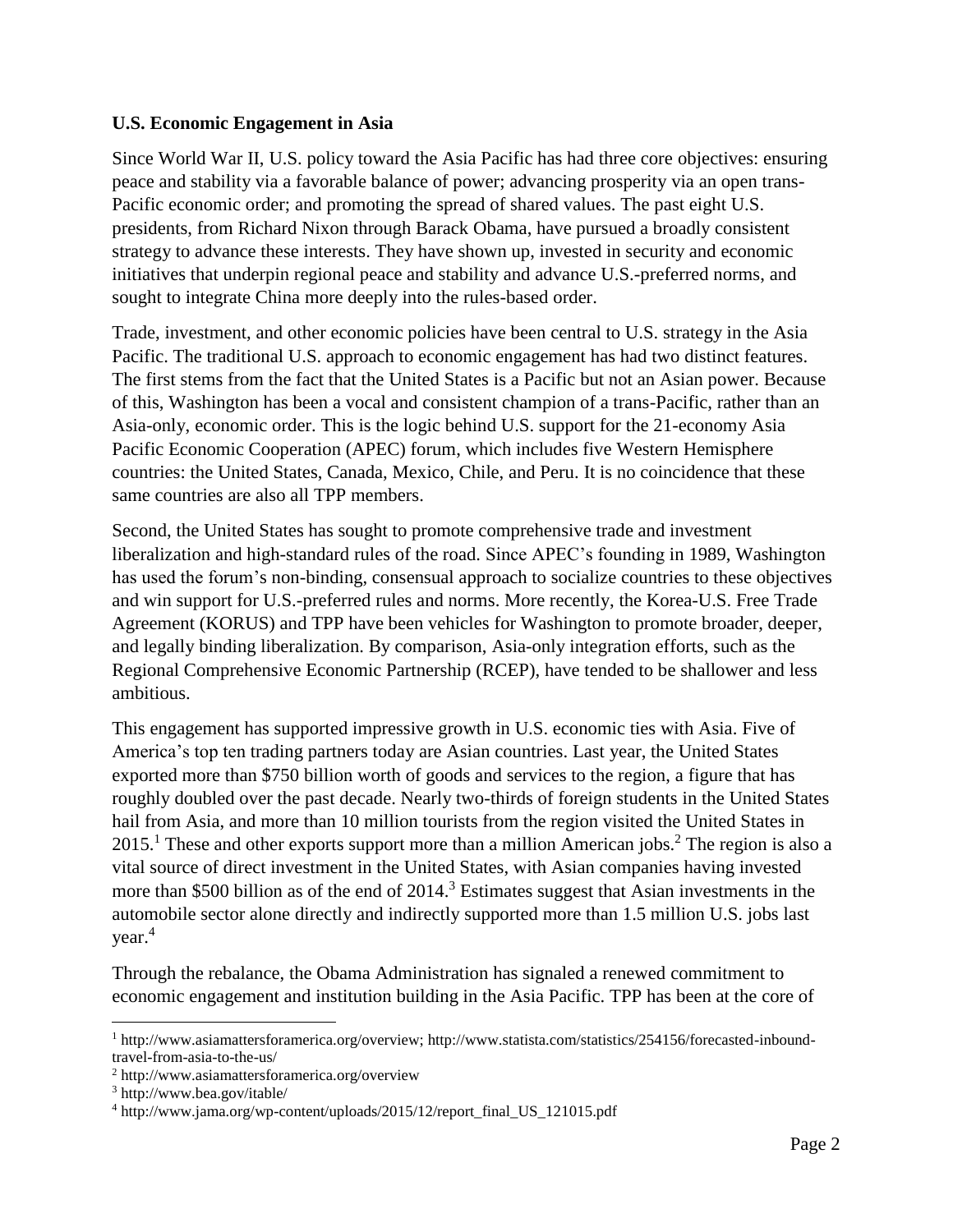these efforts. The agreement brings together 12 Asia-Pacific countries representing 40 percent of the global economy. It includes wide-ranging market access commitments and new rules covering intellectual property protection, labor and environment standards, behavior of stateowned enterprises, regulatory procedures, and other behind-the-border impediments to trade and investment.<sup>5</sup>

TPP promises three broad benefits for the United States. The first is economic: by lowering barriers abroad and encouraging more foreign direct investment in the United States, TPP is expected to produce U.S. income gains on the order of half a percent of GDP.<sup>6</sup> Second, the agreement will update and uphold the rules of the international trading system, at a time when multilateral negotiations are stalled and other countries are challenging established rules. Finally, TPP will embed the United States more deeply in the Asia-Pacific region, complementing the country's security presence there.

Since negotiations concluded in October 2015, a number of Asian economies have expressed interest in joining TPP, including South Korea, Taiwan, the Philippines, Indonesia, and Thailand. This shows the power of U.S. economic leadership in the region. The United States remains the largest economy in the world, and Asians still want unfettered access to our markets, technology, and capital. They may not like U.S. hectoring about norms and standards, but most Asian governments know that market opening and strong rules support their own economic progress. From the perspective of most Asian countries, the problem with U.S. economic engagement in the region is that there is not enough of it.

### **A Changing Strategic Landscape**

Despite these successes, current U.S. strategy is insufficient to meet the shifting trends the region, in particular the rise of China. More than three decades of rapid growth have transformed China from an economic backwater into the second-largest economy in history. This breakneck expansion has raised standards of living for hundreds of millions of Chinese citizens and helped to spur growth across the region. Supported by its membership in the World Trade Organization—a development championed by Washington—China now sits at the center of regional and global value chains. It is the largest trading partner of more than 43 countries, including the United States and virtually every country in Asia, and is one of the world's largest aid donors. 7

Today, however, the Chinese economy is in the midst of a difficult transition. A slowdown from the double-digit growth of the previous three decades was inevitable, but sustainable growth over the medium term depends on Beijing's ability to manage a transition of the country's economic model from one driven by investment and exports to one led by consumption and services. This in turn requires well-sequenced reforms in the direction of liberalization. Beijing recognizes this

 $\overline{\phantom{a}}$ 

<sup>5</sup> https://ustr.gov/tpp/

<sup>6</sup> http://www.worldbank.org/en/publication/global-economic-prospects/GEP-Jan-2016-Implications-Trans-Pacific-Partnership

<sup>7</sup> http://www.businessinsider.com/chart-how-china-has-quickly-become-a-top-trading-partner-2015-9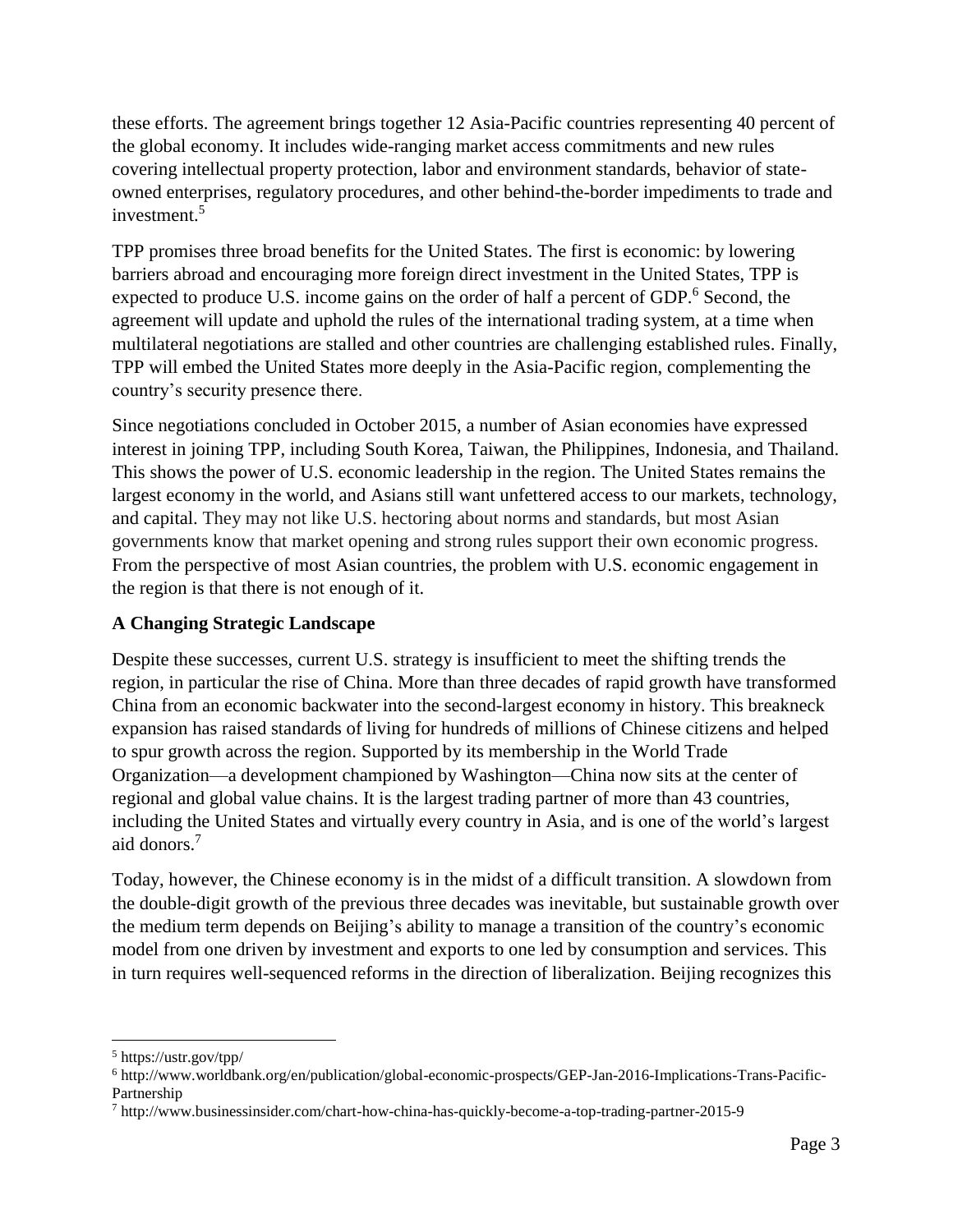challenge and, at the Third Plenum of the Communist Party in November 2013, presented ambitious reform plans to deal with it.

However, over the past year, serious questions have arisen about Beijing's capacity and competence to manage the economic transition. Reforms are widely viewed to have stalled, the authorities have committed several policy errors, and a tightening of political controls has impeded the necessary transition to more innovative growth (as well as created a far less favorable climate for U.S. businesses investing in China). Moreover, massive industrial overcapacity and rising debt have raised concerns about a near-term hard landing in China. At a minimum, the rest of the world will likely need to brace itself for several years ahead of Chinese economic underperformance.

A second, longer-term risk that China's rise poses is strategic. Island building in the South China Sea and grand plans to build infrastructure across Asia are two of the most visible signs that the Chinese leadership under President Xi Jinping is determined to restore the country's historic position at the center of regional affairs. Xi has declared that, "It is for the people of Asia to run the affairs of Asia," a statement clearly at odds with U.S. policies and interests in the region.<sup>8</sup> This ambition to restructure the regional order is undiminished by China's current economic challenges—and may even be fueled by them, insofar as slower growth undermines the legitimacy of the Communist Party.

These actions are provoking reactions. One beneficial consequence is growing demand for American leadership and engagement in all areas of policy—political, security, and economic. Yet the combination of China's economic slowdown and more assertive foreign policy is arguably making the regional order in Asia its most unstable in decades.

## **Elements of a New U.S. Economic Strategy**

Against this backdrop, Washington needs to rethink its strategy toward the Asia Pacific. The first step is to acknowledge that the United States is no longer the sole or even dominant power in the region; we will increasingly be required to live with a more capable challenger willing to assert is newfound economic might in ways that are often at odds with U.S. interests. As the success of the TPP negotiations illustrates, Washington can still set the agenda in Asia, but it will need to be smarter and avoid committing unforced errors, as the Obama Administration did in its handling of China's proposal to create an Asian Infrastructure Investment Bank (AIIB).<sup>9</sup>

In substance, the first priority is to ratify TPP, ideally before the end of this administration. Failure of TPP would be a body blow to U.S. credibility in the Asia Pacific; as a senior U.S. official in Asia said to this author recently, "It would have been better never to have started out on this road." Even an extended delay in ratification—likely if the process slips into a new administration—would give the initiative to China as it asserts its leadership in the region. By contrast, ratification would be a powerful statement of U.S. commitment to the region at a time when Asians have grown wary of overdependence on China.

 $\overline{\phantom{a}}$ 

 $8 \text{ http://www.china.org.cn/world/2014-05/28/content}$  32511846 2.htm

<sup>9</sup> http://csis.org/files/publication/150424\_global\_economics.pdf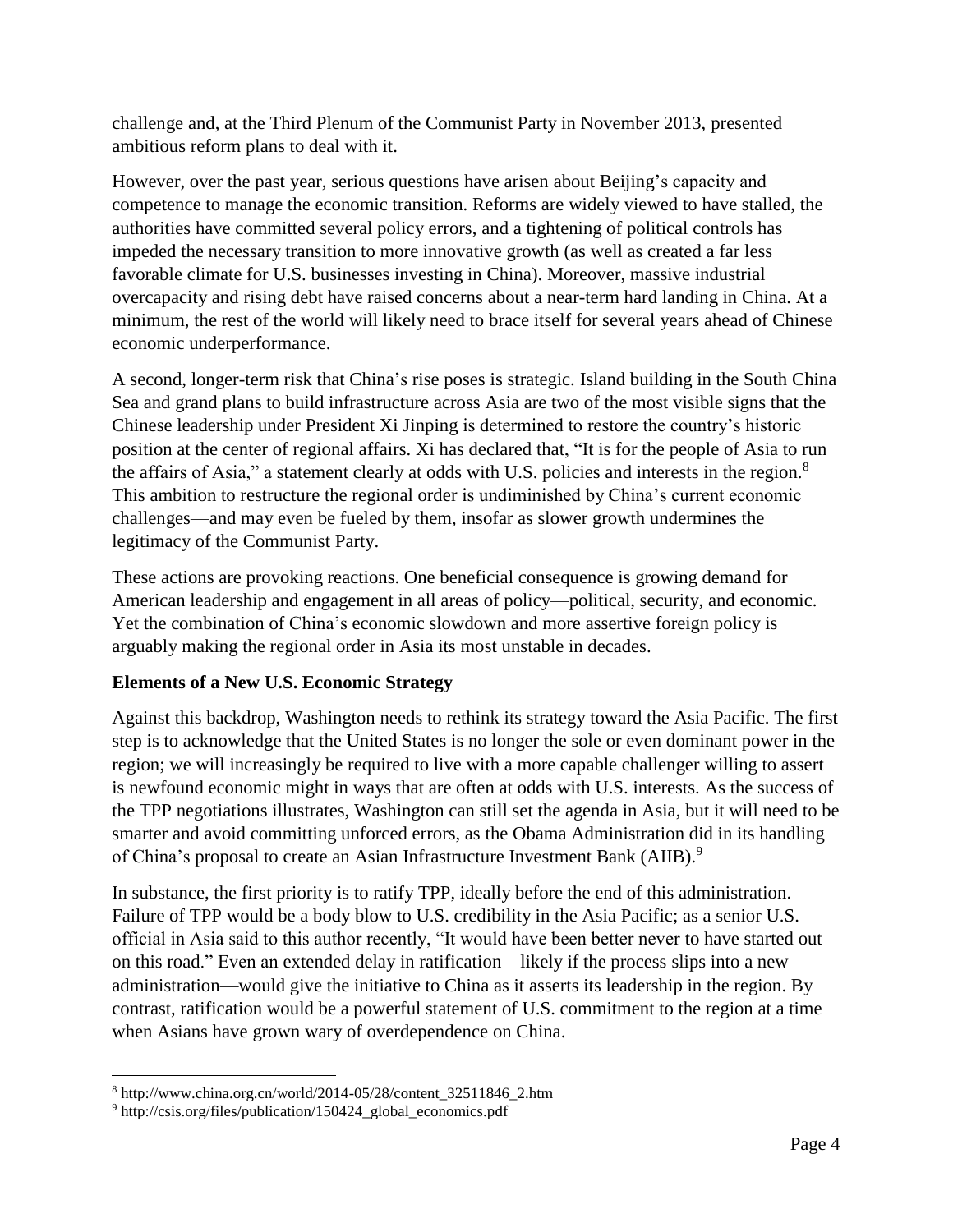Even if it succeeds in winning passage of TPP, the Obama Administration is likely to have little time or capital left for bold new departures on Asia policy before it leaves office in January 2017. It will be up to the next administration to reboot U.S. economic strategy toward Asia. Building on the successful elements of the rebalance, the new administration should design a strategy that includes a number of priority elements.

First, successful international economic policy begins with a strong economy at home. The medium-term outlook for U.S. growth is uncertain, and renewed stimulus policies may be needed early in the next Congress and administration. In addition, Washington should do more to invest in the foundations of U.S. economic strength—especially infrastructure, education and training, and innovation. Tax, social security, and regulatory reforms are also important to long-term economic success.

Second, a new strategy should put a priority on sustaining U.S. technological primacy. The United States is a global technology leader, with attendant benefits for national security and economic growth. To maintain this position, Washington needs to ensure that we are both running faster than others—e.g., by investing in basic research—and preventing competitors from undermining our technological edge—through cyber-enabled intellectual property theft, mandatory technology transfer requirements, or forced data localization. In addition, Washington should review its current export-control and investment-review procedures to ensure that sensitive technology is not leaking to potential adversaries.

Extending the TPP model of rule making and standard setting to other countries and policy areas would be another valuable element of a new economic strategy toward Asia. As mentioned earlier, there is a queue of countries waiting to join TPP; following ratification, priority should be placed on accession by South Korea and other countries willing to live up to TPP's high standards—ultimately including China if it prove its readiness. Moreover, the gravitational pull of TPP suggests that it could be a model for other economic initiatives outside trade and investment. Wherever the United States has an interest in spreading high-standard rules whether in finance, development, or energy—the lessons learned from the successful TPP approach of starting small with like-minded countries and incentivizing others to join could be instructive.

Finally, a new strategy should include a U.S. vision and plan for infrastructure investment in Asia. There is a new great game underway in Asia, as seen in China's One Belt, One Road strategy, Japan's quality infrastructure initiative, and similar plans by other powers in the region. At stake is the physical structure and geographic orientation of the regional economic order. In particular, an infrastructure network where all roads, railways, and data highways lead to Beijing will entrench Chinese centrality in regional value chains and reinforce a Sinocentric economic geography. The United States is not an infrastructure superpower, but it does bring formidable assets—great companies, plentiful capital, rule of law, and high standards—to this new competitive playing field in Asia.